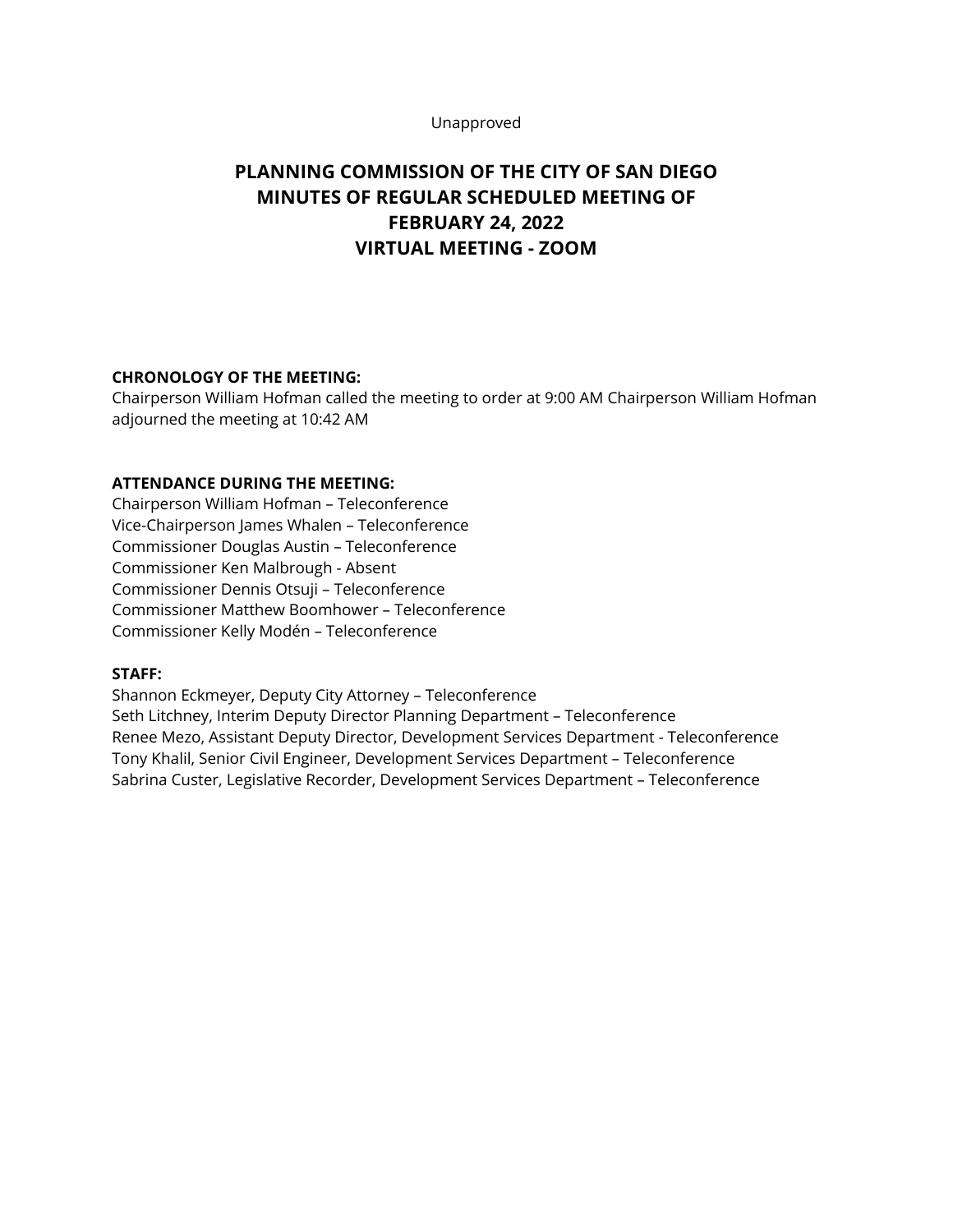## **ANNOUNCEMENTS/NON-AGENDA PUBLIC COMMENT**

Public Comment Speaker #1 - Carol Green spoke on Community input.

#### **REQUESTS FOR ITEMS TO BE CONTINUED AND/OR WITHDRAWN**

Item # 2 Gateway Cannabis Outlet -Project No. 660383

#### **APPROVAL OF THE MINUTES**

February 17, 2022

## **COMMISSION ACTION:**

MOTION BY VICE-CHAIRPERSON WHALEN TO:

• APPROVE THE MINUTES OF FEBRUARY 17, 2022 WITH THE CORRECTIONS OF ADDING DEPUTY CITY ATTORNEY LAUREN HENDRICKSON'S LAST NAME ON THE STAFF PRESENT LISTING.

Second by Commissioner Austin. The motion passed by a vote of 6-0-1 with Commissioners Hofman, Otsuji, Austin, Modén, Boomhower and Whalen yea. Commissioner Malbrough absent.

## **REQUEST FOR ITEMS TO BE PLACED ON THE CONSENT AGENDA**

#### **APPROVAL OF THE AGENDA**

Approved

## **DIRECTOR'S REPORT**

Renee Mezo, Assistant Deputy Director, Development Services Department "I have 3 cannabis related updates. February 15<sup>th</sup>, 2022 the City Council passed the Cannabis operations fee by a vote of 7-2. The fee will go into effect on July 1, 2022 and will be charged to all 66 conditional use permit holders. This will make our division cost recoverable and reduce the impact to the general fund in the amount of 1.3 million dollars annually. Cannabis Equity is also an important priority for our department and as part of this staff has started coordination discussions with the County of San Diego on Cannabis Equity Assessment Data gathering and Public Outreach. Since many of the stakeholders are the same As in the county and the city, it makes sense to join efforts together on the outreach strategy. Finally, due to the District 3 Cannabis Amendment withdrawal staff will be bringing forward an amendment to the Cannabis Regulations to reflect the changed required due to redistricting. Staff is working with the City Attorney's Office to make the necessary changes to the Municipal Code and bring them back through the decision-making process, including the Community Planners Committee, Planning Commission, Council Committees and ultimately City Council. Since the new redistricting boundaries take effect in November we have started working on the redistricting amendments."

Seth Litchney, Program Manager, Planning Department No report out.

#### **COMMISSION COMMENT**

Chairman Hofman – "It's unofficial, but I'm under the assumption that this may be their last meeting. I wanted to make a few comments about our esteemed Commissioners, Commissioner Whalen, and Commissioner Austin. You both have been extremely impactful to the city in their eight years here. We are losing a broad Knowledge base that will be sorely missed. But most importantly they're just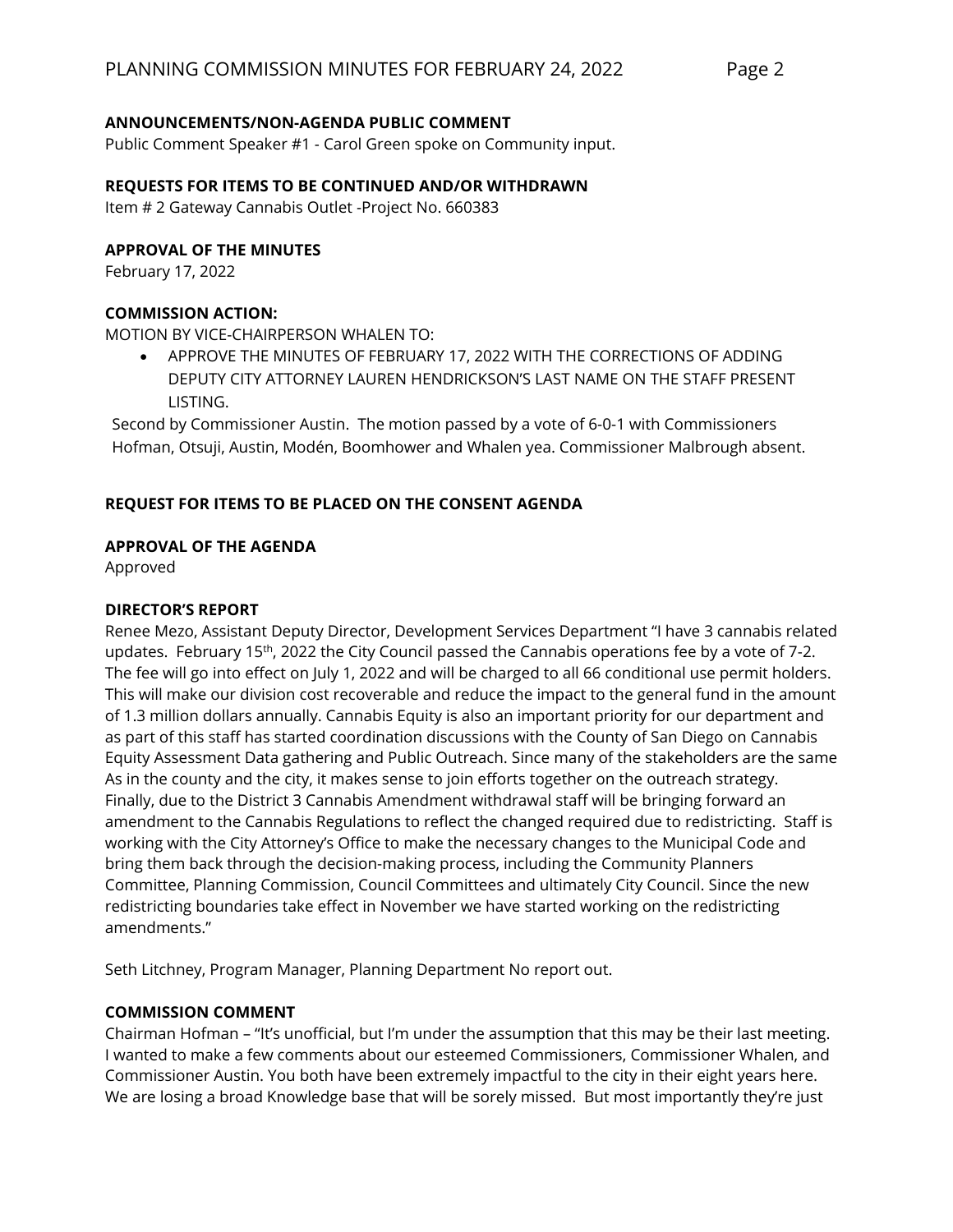two really good friends of mine. I just hate to see them off the Commission. It just won't be the same at all. I just want to wish you both the best in your post commission endeavors, but of course I will be seeing both of you a lot afterwards. I want to thank you both for your eight years of service and for just being such great people."

Commissioner Austin – "I want to thank the city and the two mayors' for appointing me because it has been an honor to serve. This is a great city. I'm so impressed with the level of professionalism in our staff. How thoroughly prepared they are when they come to a hearing. The quality of my fellow commissioners and the quality of the Chair, you specifically Chairman Hofman. I'm so proud to be a part of this team. We have had to face some tough decisions, which I guess I just dogged today. I'm sad to go away in a lot of ways, but I guess I get my Thursday's back. Enough said, thank you so much."

Vice-Chairman Whalen – "I really do appreciate it. I have mixed feeling because on the one hand I'm out and we were in the middle of things and on the other hand this thing about having Sunday afternoons and Thursday's back is pretty good. We updated the Community Plans, increased the housing supply you can see with your eyes. There have been exciting redevelopment opportunities. The environment and stormwater have always been a thing for me. I just want people to recognize that the biggest land use success in San Diego is not the built environment, it's the unbuilt environment. You can look out the window now and you know that anything that's open space is going to be open space for the rest of your life. I think that stormwater management could be the second thing if we do it right. I really want people to thin about sending the storm water into the sewers. That is free water. If we are going to be having to treat it to higher standards, why not use that as the resource that it is. Then at the same time it makes the streams healthier. The last thing is I just want to make sure that the idea of multiple benefits and that is to say the same place of land can be used for habitat, stormwater treatment, ground water recharge or whatever which is a national EPA Policy. I'm not going away. I didn't die, I'm kind of older, but I will be back and particularly to bother Tony Khalil, if need be. Thank you all. I have really enjoyed it. Literally for eight years I have enjoyed every moment except for like one or two meetings. That says that all the rest of you have made it as good as it has been, and I think you all.

Commissioner Modén – "I'm going to miss them greatly and I thin they provide so much valuable input especially when it comes to architecture and aesthetics and Whalen with stormwater environmental. I'm going to miss their comments and their camaraderie on this board. Thank you both."

Commissioner Boomhower – "Someone asked me if I could recommend a couple of people that might be able to fill the vacancies being left by the Commissioners Austin and Vice-Chairman Whalen. Unless you are going to increase the size of the Planning Commission we are still going to be at a disadvantage. Honestly, I have been consistently amazed. Commissioner Austin and I come from the same background with architecture, but with Vice-Chairman Whalen's knowledge of the environment and regulations and his ability to tease out the nuance that I just miss. Commissioner Austin with his vast experience and his passion for middle-income housing and some of the critical things that the City are facing. It has been a true pleasure to work with both of you.

Commissioner Otsuji – "I have had pleasure of watching both come up to their professional careers. I really appreciated you all for the input they have basically given both on the private side where they